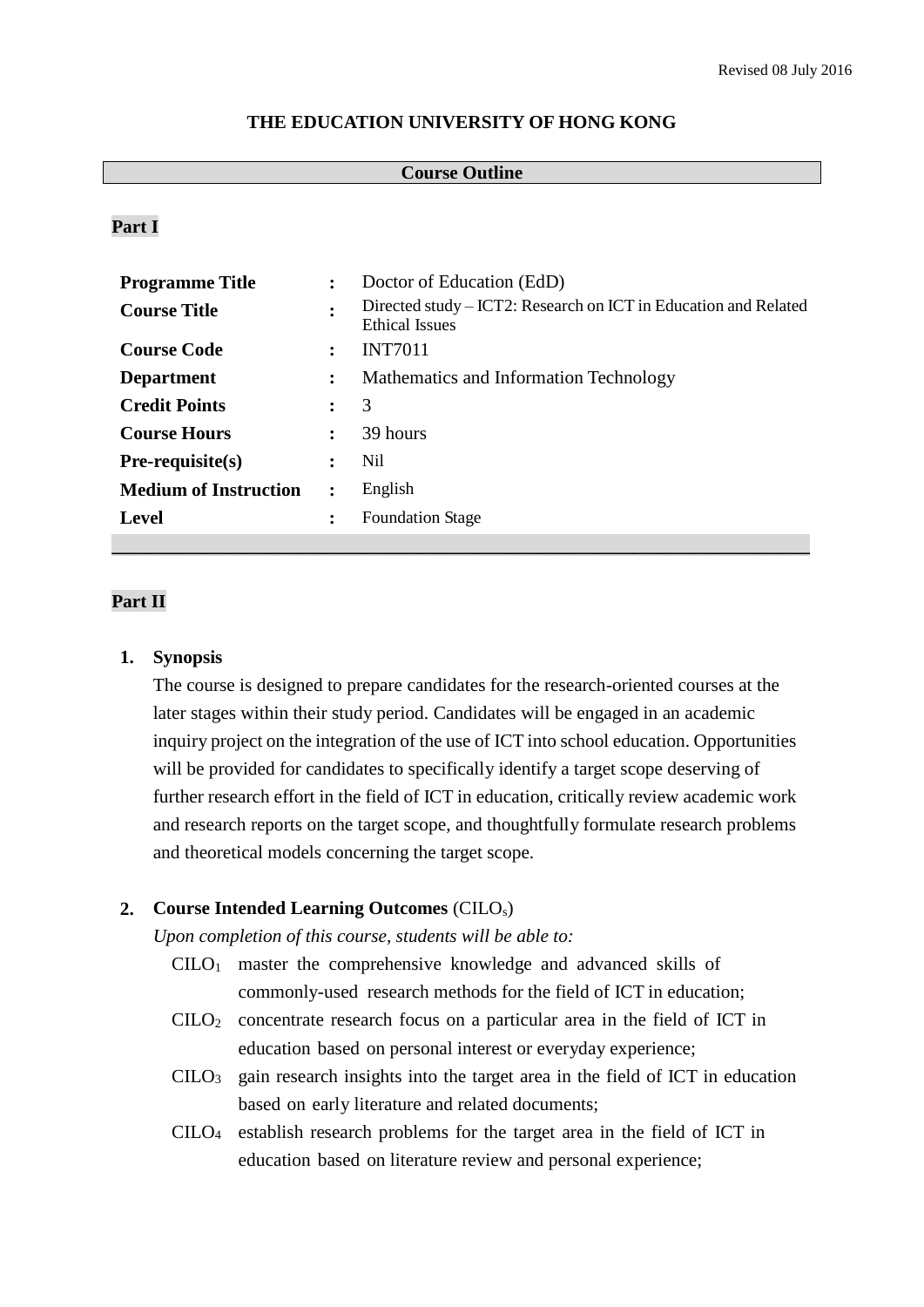$C I L O<sub>5</sub>$  beware of ethical issues in the research on ICT in education.

| <b>Course Content</b>                          | <b>CILOs</b>     | <b>Suggested Teaching &amp;</b> |
|------------------------------------------------|------------------|---------------------------------|
|                                                |                  | <b>Learning Activities</b>      |
| Debate about the performance of                | C <sub>I,3</sub> | Lecture, Debate                 |
| experimental research and the development      |                  |                                 |
| of research instruments in the field of ICT in |                  |                                 |
| education                                      |                  |                                 |
| Identification of possible areas deserving of  | $C LO_3$         | Lecturer-led Q&A,               |
| further research effort in the field of ICT in |                  | <b>Guided Research</b>          |
| education                                      |                  | Activities                      |
| Selection of research scope                    | C <sub>2,3</sub> | Lecturer-led Q&A,               |
|                                                |                  | <b>Guided Research</b>          |
|                                                |                  | <b>Activities</b>               |
| Analysis of relevant literature                | C <sub>2,3</sub> | Lecturer-led Q&A,               |
|                                                |                  | <b>Guided Research</b>          |
|                                                |                  | <b>Activities</b>               |
| Formulation of research problems               | $C$              | Lecturer-led Q&A,               |
|                                                |                  | <b>Guided Research</b>          |
|                                                |                  | <b>Activities</b>               |
| Concern about ethical issues (such as          | $C$              | Lecturer-led Q&A,               |
| copyright of digital learning content, piracy, |                  | <b>Guided Research</b>          |
| open access, and creative commons) in the      |                  | <b>Activities</b>               |
| research on ICT in education                   |                  |                                 |

# **3. Content, CILOs and Teaching & Learning Activities**

# **4. Assessment**

| <b>Assessment Tasks</b>                                | Weighting | CILO                     |
|--------------------------------------------------------|-----------|--------------------------|
|                                                        | (%)       |                          |
| Based on a critical review on a number of academic     | 100       | CLO <sub>1.2.3.4.5</sub> |
| publications, candidates are required to formulate a   |           |                          |
| research problem on the research on the integration of |           |                          |
| the use of ICT into school education $(4000-5000)$     |           |                          |
| words)                                                 |           |                          |

# **5. Required Text(s)**

Nil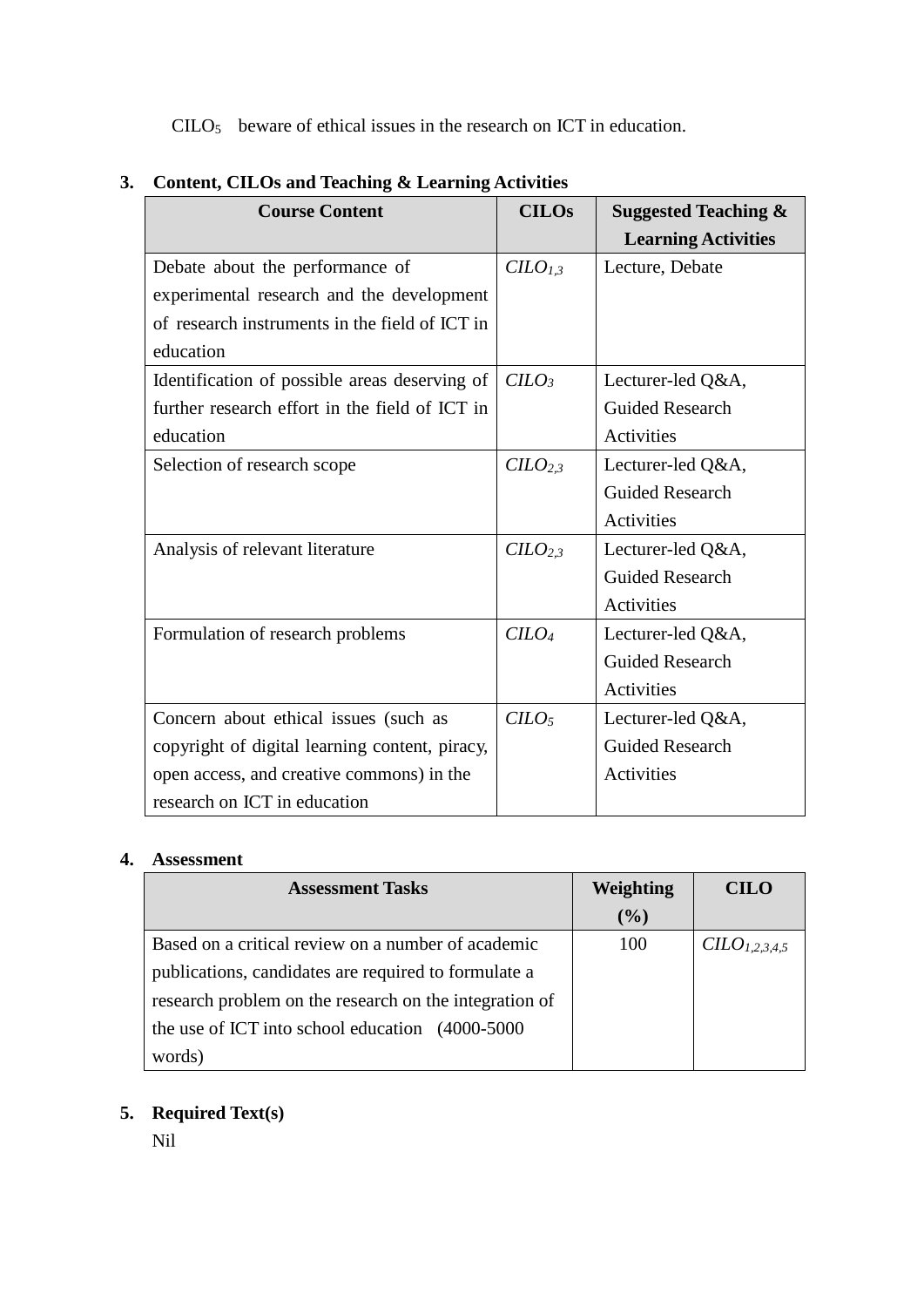#### **6. Recommended Readings**

Acha, J. (2009). The effectiveness of multimedia programmes in children's vocabulary

learning. *British Journal of Educational Technology*, *40*(1), 23-31.

- Andrews, R., Freeman,A., Hou, D., McGuinn, N., Robinson,A., & Zhu, J. (2007). The effectiveness of information and communication technology on the learning of written English for 5- to 16-year-olds. *British Journal of Educational Technology*, *38*(2), 325-336.
- Bell, P. (2004). On the theoretical breadth of design-based research in education. *Educational Psychologist*, *39*(4), 243-253.
- Cavus, N., & Ibrahim, D. (2009). m-Learning: an experiment in using SMS to support learning new English language words. *British Journal of Educational Technology*, *40*(1), 78-91.
- Dalacosta, K., Kamariotaki-Paparrigopoulou, M., Palyvos, J.A., & Spyrellis, N. (2009). Multimedia application with animated cartoons for teaching science in elementary education. *Computers and Education*, *52*(4), 741-748.
- English, R. (2006). *Maths and ICT in the primary school: a creative approach*. London: David Fulton.
- Greenhow, C., Robelia, B., & Hughes, J. E. (2009). Learning, Teaching, and Scholarship in a DigitalAge. *Educational Researcher*. *38*(4), 246-289
- Hoadley, C. M. (2004). Methodological alignment in design-based research. *Educational Psychologist*, *39*(4), 203-212.
- Jang, S. J. (2009). Exploration of secondary students'creativity by integrating web-based technology into an innovative science curriculum. *Computers and Education*, *52*(1), 247-255.
- Johnston-Wilder, S., & Pimm, D. (2005). *Teaching secondary mathematics with ICT*. Maidenhead, England: Open University Press.
- Kenning, M. M. (2007). *ICT and language learning: from print to the mobile phone*. Basingstoke, England: Palgrave Macmillan.
- Kong, S. C. (2008). The development of a cognitive tool for teaching and learning fractions in the mathematics classroom: a design-based study. *Computers and Education*, *51*(2), 886-899.
- Lim, C. P. (2008). Global citizenship education, school curriculum and games: learning Mathematics, English and Science as a global citizen. *Computers and Education*, *51*(3), 1073-1093.
- Oldknow,A., & Taylor, R. (2003). *Teaching mathematics using ICT*. London: Continuum. Ruthven, K., & Hennessy, S. (2002). A practitioner model of the use of computer-based tools and resources to support mathematics teaching and learning. *Educational Studies in Mathematics*, *49*(1), 47-88.
- Spector, J. M., Merrill, M. D., van Merrienboer, J., & Driscoll, M. P. (Eds.). (2008). *Handbook of research on educational communications and technology (3rd ed.).*